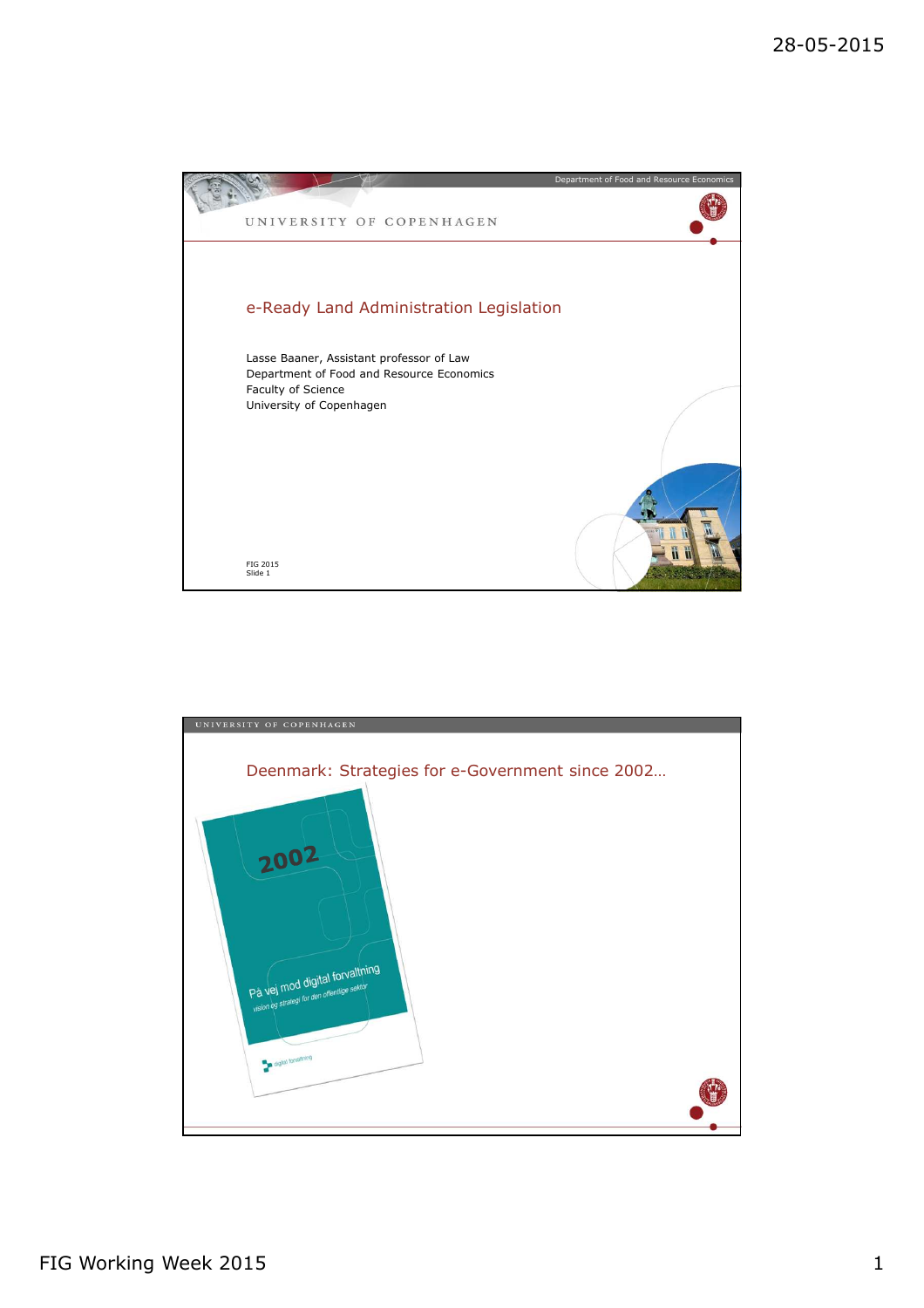

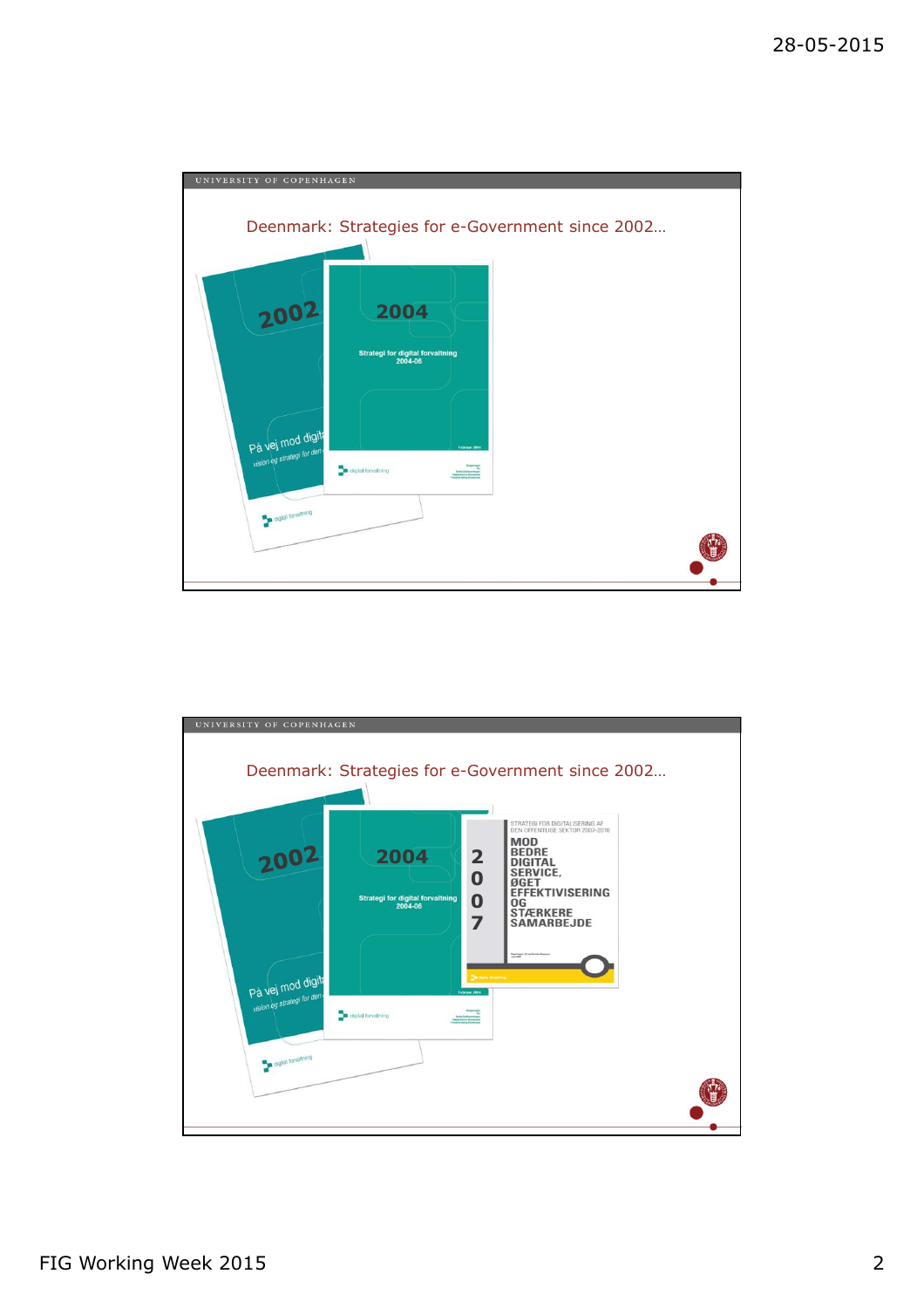

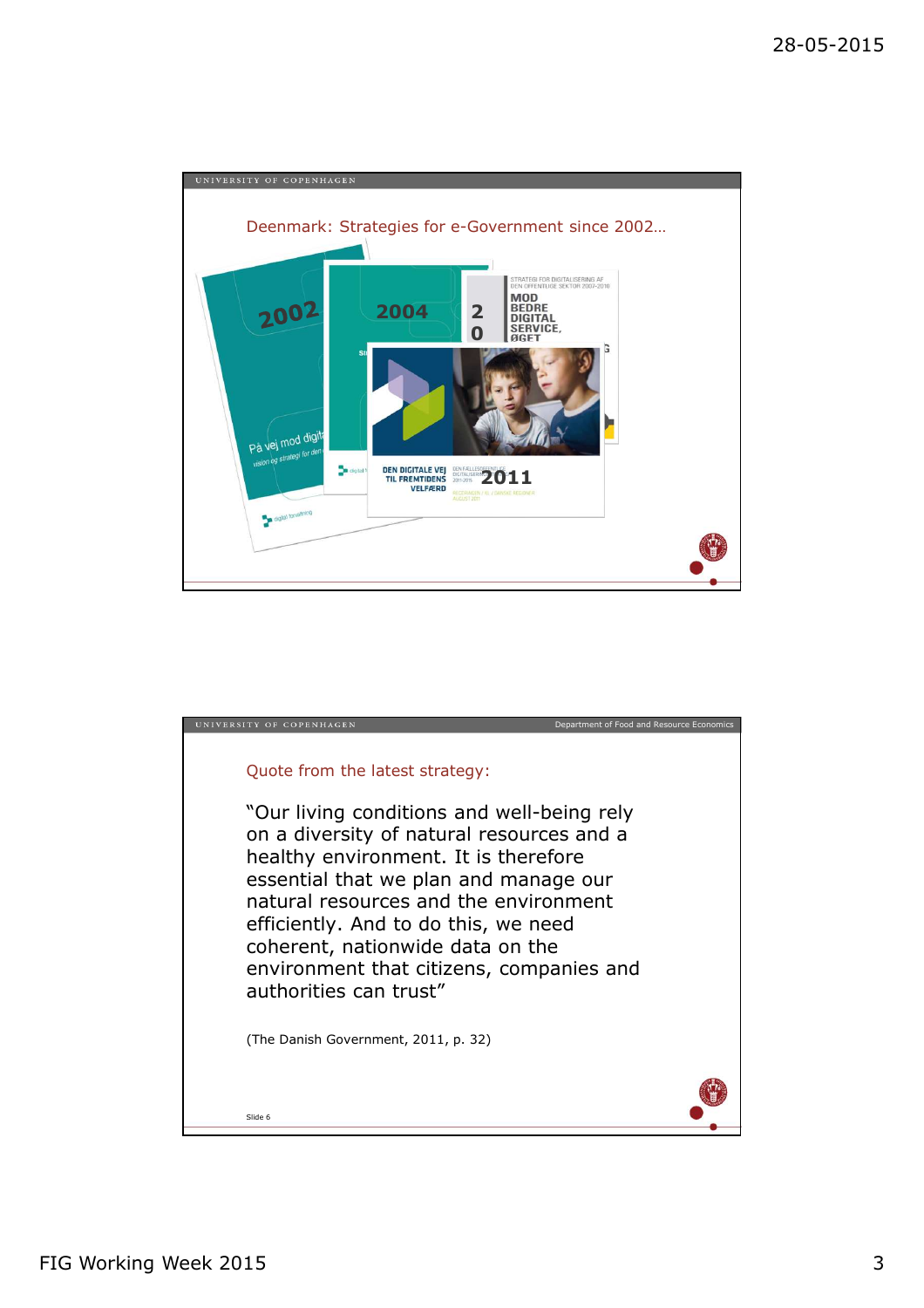

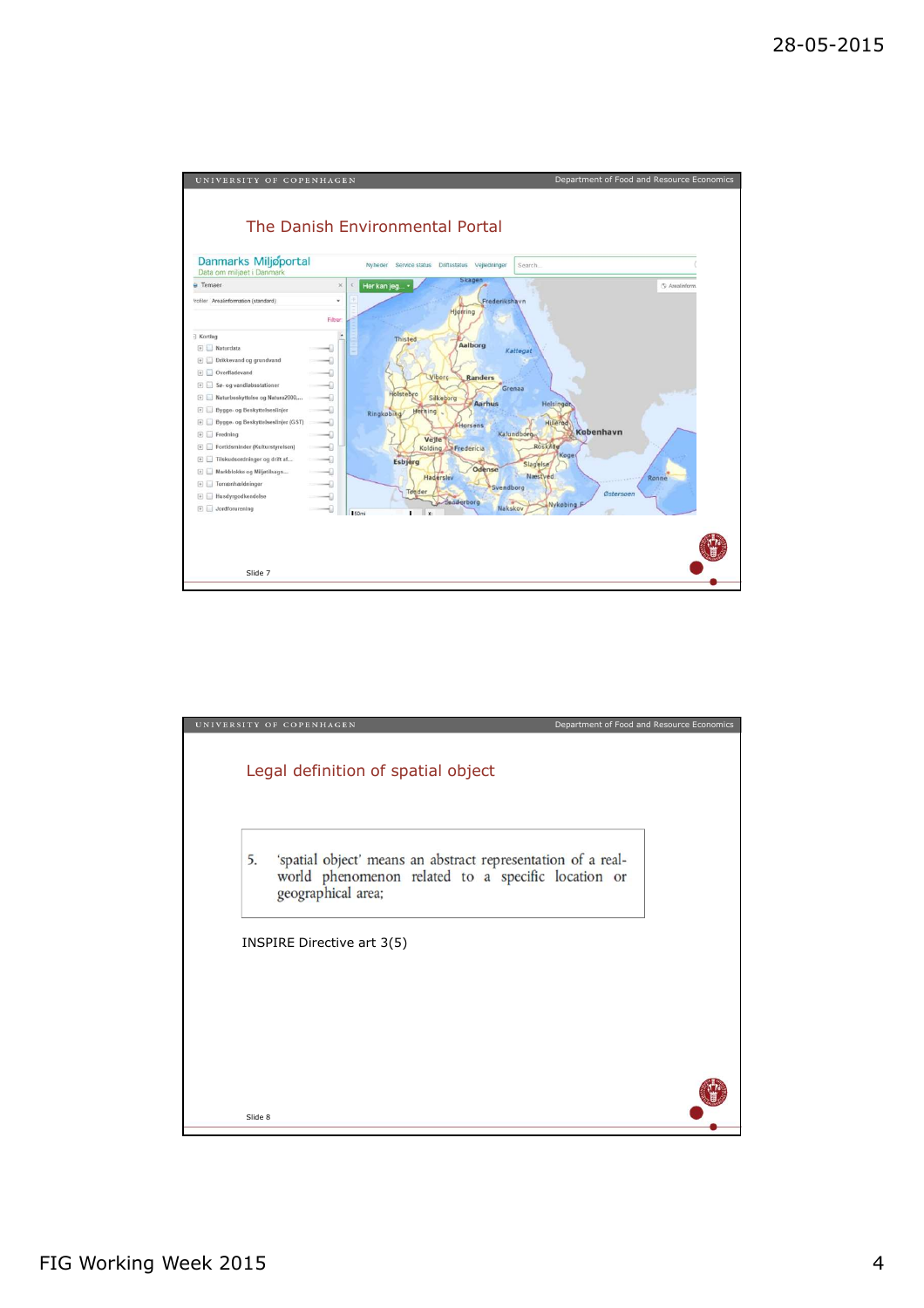| UNIVERSITY OF COPENHAGEN                                                                                                                                                                                                                                     | Department of Food and Resource Economics                                                                                                                                                                                                                                                                                                                                                                                                                                                                                                                                                                                                                                                                                                                                                                                                                                                                                                                                                                                                                                                                                              |
|--------------------------------------------------------------------------------------------------------------------------------------------------------------------------------------------------------------------------------------------------------------|----------------------------------------------------------------------------------------------------------------------------------------------------------------------------------------------------------------------------------------------------------------------------------------------------------------------------------------------------------------------------------------------------------------------------------------------------------------------------------------------------------------------------------------------------------------------------------------------------------------------------------------------------------------------------------------------------------------------------------------------------------------------------------------------------------------------------------------------------------------------------------------------------------------------------------------------------------------------------------------------------------------------------------------------------------------------------------------------------------------------------------------|
| The national legal database                                                                                                                                                                                                                                  |                                                                                                                                                                                                                                                                                                                                                                                                                                                                                                                                                                                                                                                                                                                                                                                                                                                                                                                                                                                                                                                                                                                                        |
| Feltspaning<br><b>Simpel søgning</b><br>retsinformation.dk<br>Indtast et eller flere søgeord:<br>Søgeord<br>Søger i alle dokumenter<br>Søg<br>െ                                                                                                              | lovtidende.dk<br><b>a</b> ministerialtidende.dk<br>PDF-visning af forskrifter m.v. på retsinformation.dk<br>Som noget nyt, er det nu muligt at vise, gemme og printe PDF-filer af dokumenter, som er indlagt i<br>Retsinformations database. Funktionen er tilgængelig for nyere dokumenter. Da PDF-filer i Retsinformation<br>dannes af brugeren fra gang til gang, kan der forekomme lidt ventetid i forbindelse med genereringen.<br>PDF-filen dannes ved klik på knappen i øverste højre hjørne på et fremsøgt dokument. Genereringen af PDF'en<br>sker på grundlag af de informationer, der på det pågældende tidspunkt er knyttet til dokumentet i<br>Retsinformations database. Når en PDF er dannet, vil følgende oplysninger fremgå af filens sidehoved:<br>Dokumentets status (historisk/gældende), udskriftsdato, ministerium, journalnummer og senere ændringer til<br>forskriften. Oplysninger om dokumentets status (historisk/gældende), ministerium og senere ændringer til<br>forskriften er dynamiske data, der kan ændre sig fra dag til dag. Dette er grunden til, at udskriftsdatoen vil<br>fremgå af dokumentet. |
| Danske Love<br>Ministerieindgang                                                                                                                                                                                                                             | App til lovtidende.dk<br>Civilstyrelsen har udviklet en Lovtidende App til iPhone/iPad og Android smartphone/tablet. Se hvordan du<br>henter den på Civilstyrelsens netsted.                                                                                                                                                                                                                                                                                                                                                                                                                                                                                                                                                                                                                                                                                                                                                                                                                                                                                                                                                           |
| <b>Folketingets Ombudsmand</b><br><b>GA</b> Om retsinformation.dk                                                                                                                                                                                            | Nyeste regler<br>Fra forsiden har man nem adgang<br>$\vee$ Vis<br>Alle områder<br>til de nyeste regler på<br>retsinformation.dk. Vario<br>ministerium og tidsinterval (sidste)<br>10 eller 30 dage) og kik på<br>O Sidste 10 dage<br>Sidste 30 dage<br>knappen "Vis".                                                                                                                                                                                                                                                                                                                                                                                                                                                                                                                                                                                                                                                                                                                                                                                                                                                                  |
| Mere på retsinformation.dk                                                                                                                                                                                                                                   | Her kan du kort orientere dig om den bedste tilgang til de informationer, som er gjort tilgaengelige via retsinformation.dk. Du kan også laese mere detaljeret om søgning i online hiaelpen.                                                                                                                                                                                                                                                                                                                                                                                                                                                                                                                                                                                                                                                                                                                                                                                                                                                                                                                                           |
| Hyad er retsinformation.dk?<br><b>O</b> Cookiepolitik<br>Du kan laese mere om, hvad<br>På retsinformation, dk benytter vi<br>retsinformation.dk er og hvad du kan<br>cookies i begraenset omfang. Laes<br>mere på siden cookiepolitik.<br>finde her under Om | <b>• Søgning på dokumenttype</b><br><b>B</b> Hurtig søgning<br>Fra søgeboksen øverst til venstre kan<br>Hvis du kender dokumenttypen (fx.<br>et cirkulære) kombineret med et<br>du foretage en meget præcis<br>centralt ord fra dokumentet, kan du<br>søgning, hvis du kender forskriftens                                                                                                                                                                                                                                                                                                                                                                                                                                                                                                                                                                                                                                                                                                                                                                                                                                             |
| Slide 9                                                                                                                                                                                                                                                      |                                                                                                                                                                                                                                                                                                                                                                                                                                                                                                                                                                                                                                                                                                                                                                                                                                                                                                                                                                                                                                                                                                                                        |